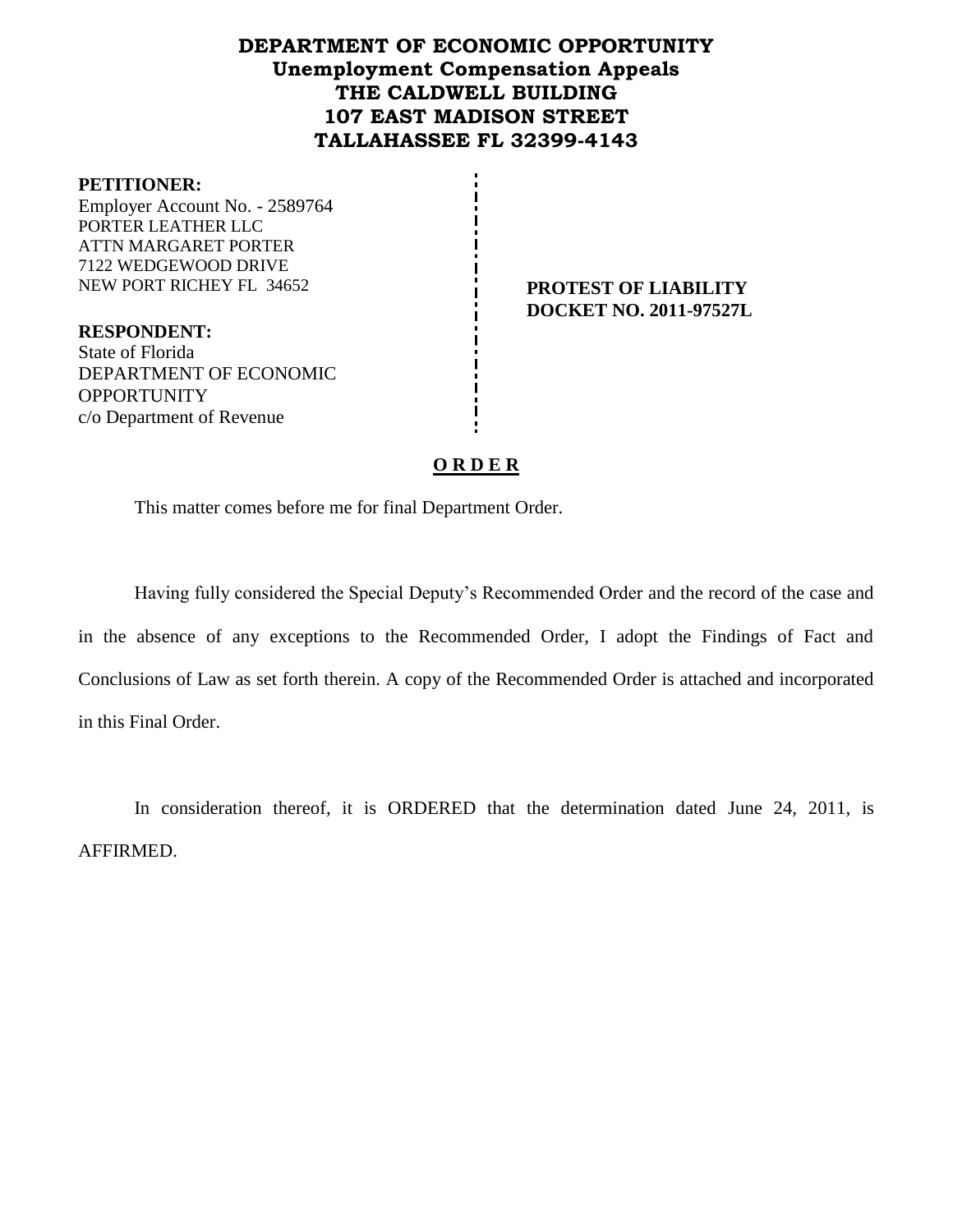#### **JUDICIAL REVIEW**

Any request for judicial review must be initiated within 30 days of the date the Order was filed. Judicial review is commenced by filing one copy of a *Notice of Appeal* with the DEPARTMENT OF ECONOMIC OPPORTUNITY at the address shown at the top of this Order and a second copy, with filing fees prescribed by law, with the appropriate District Court of Appeal. It is the responsibility of the party appealing to the Court to prepare a transcript of the record. If no court reporter was at the hearing, the transcript must be prepared from a copy of the Special Deputy's hearing recording, which may be requested from the Office of Appeals.

Cualquier solicitud para revisión judicial debe ser iniciada dentro de los 30 días a partir de la fecha en que la Orden fue registrada. La revisión judicial se comienza al registrar una copia de un *Aviso de Apelación* con la Agencia para la Innovación de la Fuerza Laboral [*DEPARTMENT OF ECONOMIC OPPORTUNITY]* en la dirección que aparece en la parte superior de este *Orden* y una segunda copia, con los honorarios de registro prescritos por la ley, con el Tribunal Distrital de Apelaciones pertinente. Es la responsabilidad de la parte apelando al tribunal la de preparar una transcripción del registro. Si en la audiencia no se encontraba ningún estenógrafo registrado en los tribunales, la transcripción debe ser preparada de una copia de la grabación de la audiencia del Delegado Especial [*Special Deputy*], la cual puede ser solicitada de la Oficina de Apelaciones.

Nenpòt demann pou yon revizyon jiridik fèt pou l kòmanse lan yon peryòd 30 jou apati de dat ke Lòd la te depoze a. Revizyon jiridik la kòmanse avèk depo yon kopi yon *Avi Dapèl* ki voye bay DEPARTMENT OF ECONOMIC OPPORTUNITY lan nan adrès ki parèt pi wo a, lan tèt *Lòd* sa a e yon dezyèm kopi, avèk frè depo ki preskri pa lalwa, bay Kou Dapèl Distrik apwopriye a. Se responsabilite pati k ap prezante apèl la bay Tribinal la pou l prepare yon kopi dosye a. Si pa te gen yon stenograf lan seyans lan, kopi a fèt pou l prepare apati de kopi anrejistreman seyans lan ke Adjwen Spesyal la te fè a, e ke w ka mande Biwo Dapèl la voye pou ou.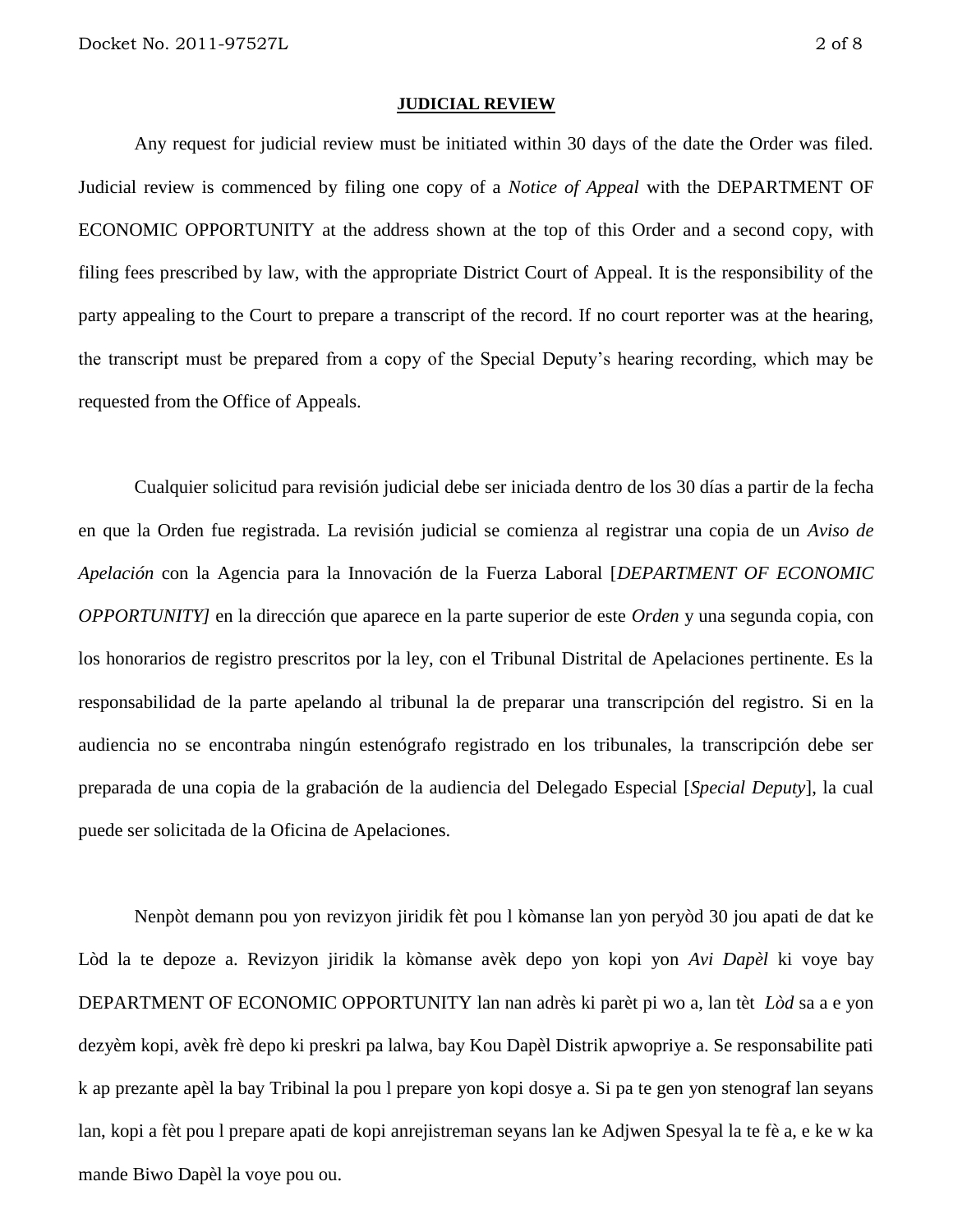DONE and ORDERED at Tallahassee, Florida, this day of **June, 2012**.



Altemese Smith, Assistant Director, Unemployment Compensation Services DEPARTMENT OF ECONOMIC OPPORTUNITY

FILED ON THIS DATE PURSUANT TO § 120.52, FLORIDA STATUTES, WITH THE DESIGNATED DEPARTMENT CLERK, RECEIPT OF WHICH IS HEREBY ACKNOWLEDGED.

Shenere Causes \_\_\_\_\_\_\_\_\_\_\_\_\_\_\_\_\_\_\_\_\_\_\_\_\_\_\_\_ \_\_\_\_\_\_\_\_\_\_\_\_

DEPUTY CLERK DATE

### **CERTIFICATE OF SERVICE**

**I HEREBY CERTIFY that true and correct copies of the foregoing Final Order have been furnished to the persons listed below in the manner described, on the \_\_\_\_\_\_\_ day of June, 2012**.

Shaner Barnes

SHANEDRA Y. BARNES, Special Deputy Clerk DEPARTMENT OF ECONOMIC OPPORTUNITY Unemployment Compensation Appeals 107 EAST MADISON STREET TALLAHASSEE FL 32399-4143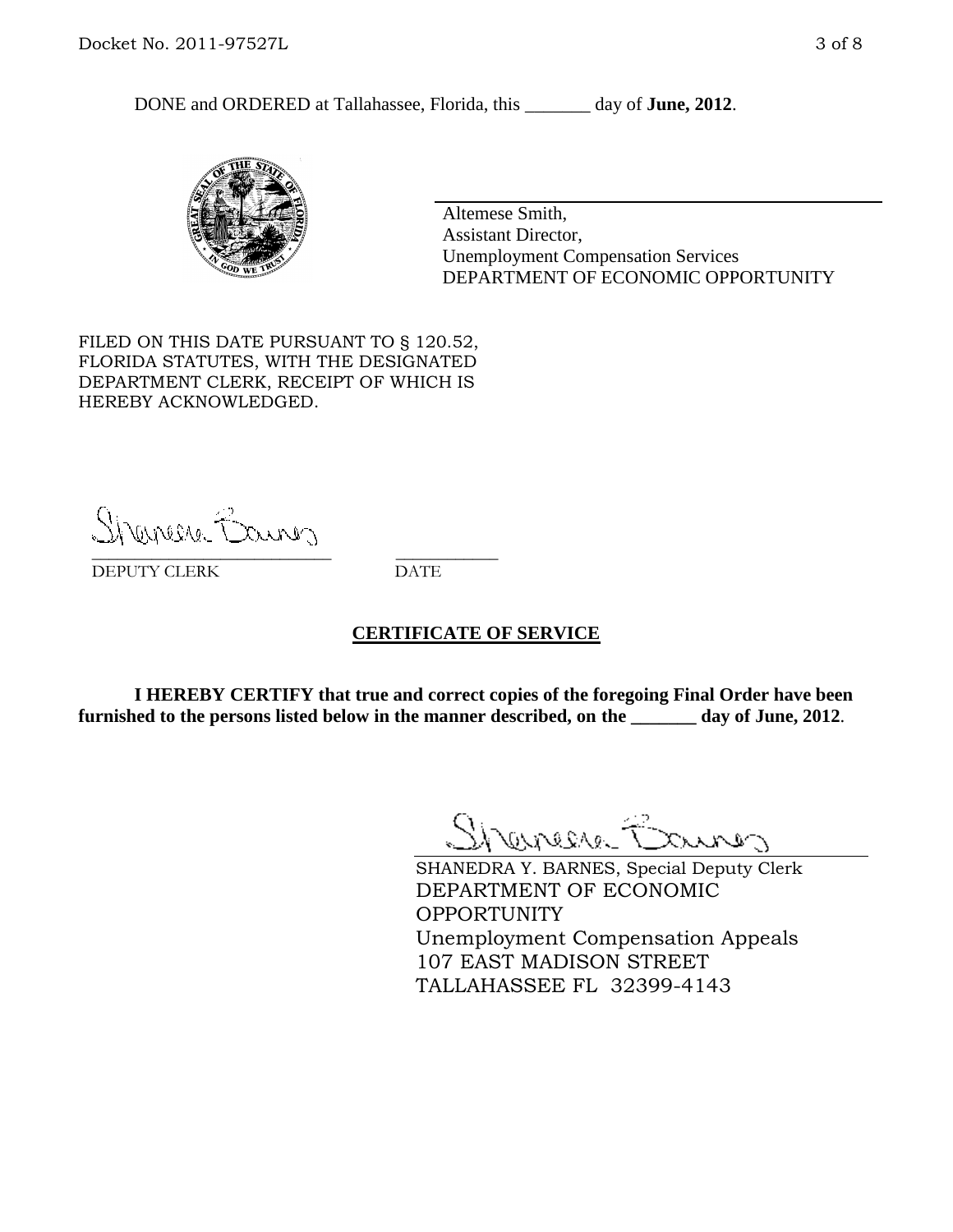Docket No. 2011-97527L 4 of 8

By U.S. Mail:

PORTER LEATHER LLC ATTN MARGARET PORTER 7122 WEDGEWOOD DRIVE NEW PORT RICHEY FL 34652

MARY A PORTER 7235 DIANNE DR NEW PORT RICHEY FL 34652

DEPARTMENT OF REVENUE ATTN: VANDA RAGANS - CCOC #1 4624 5050 WEST TENNESSEE STREET TALLAHASSEE FL 32399

DOR BLOCKED CLAIMS UNIT ATTENTION BARBARA THIGPEN P O BOX 6417 TALLAHASSEE FL 32314-6417

State of Florida DEPARTMENT OF ECONOMIC OPPORTUNITY c/o Department of Revenue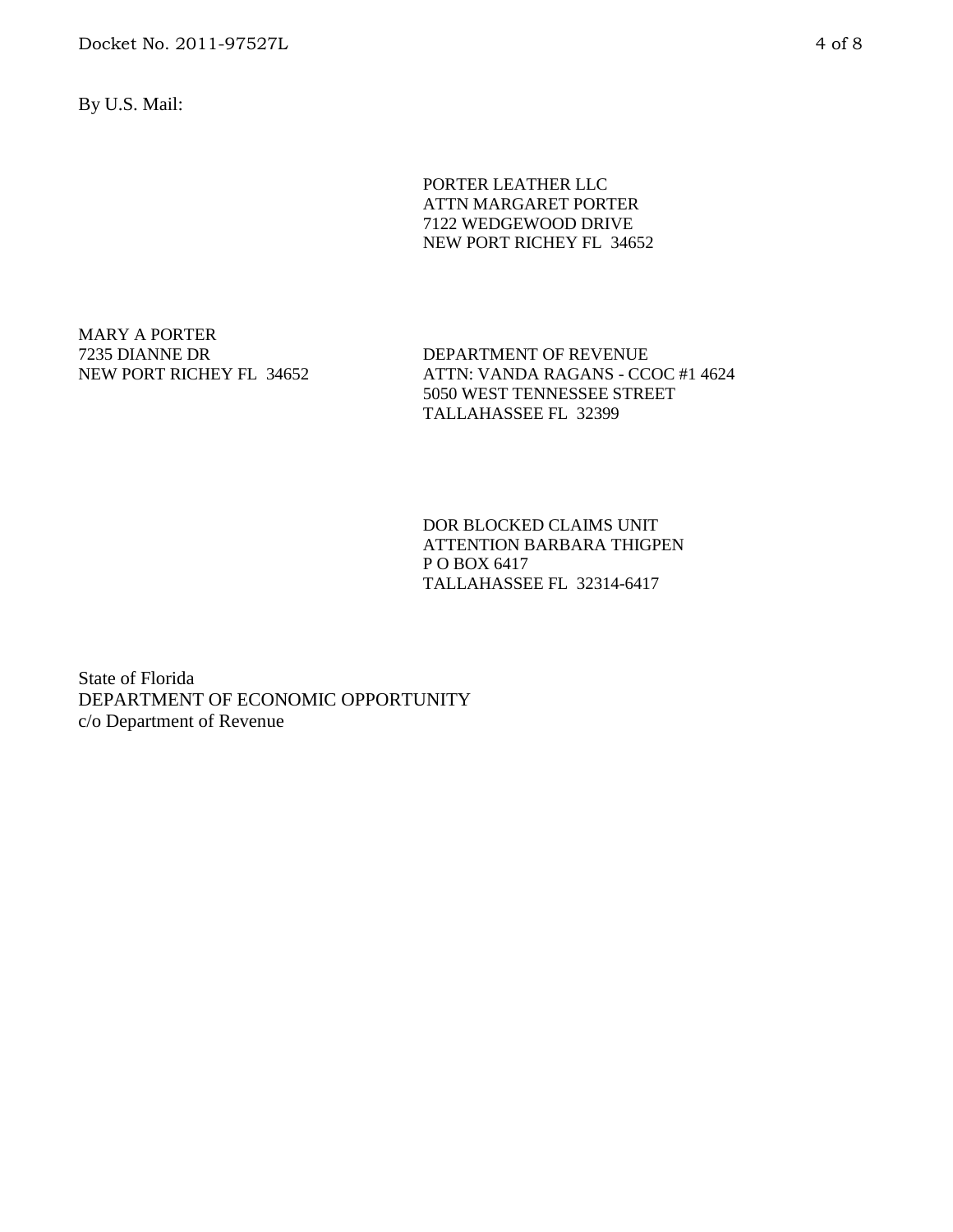## **DEPARTMENT OF ECONOMIC OPPORTUNITY Unemployment Compensation Appeals**

MSC 344 CALDWELL BUILDING 107 EAST MADISON STREET TALLAHASSEE FL 32399-4143

### **PETITIONER:**

Employer Account No. - 2798350 PORTER LEATHER LLC ATTEN: MARGARET PORTER 7122 WEDGEWOOD DRIVE NEW PORT RICHEY FL 34652-6792

> **PROTEST OF LIABILITY DOCKET NO. 2011-150622L**

# **RESPONDENT:**

State of Florida DEPARTMENT OF ECONOMIC **OPPORTUNITY** c/o Department of Revenue

# **RECOMMENDED ORDER OF SPECIAL DEPUTY**

TO: Assistant Director, Interim Executive Director, Unemployment Compensation Services DEPARTMENT OF ECONOMIC OPPORTUNITY

This matter comes before the undersigned Special Deputy pursuant to the Petitioner's protest of the Respondent's determination dated October 26, 2011.

After due notice to the parties, a telephone hearing was held on April 16, 2012. The Petitioner, represented by a co-owner, appeared and testified. Another co-owner testified as a witness. The Respondent, represented by a Department of Revenue Tax Specialist II, appeared and testified.

The record of the case, including the recording of the hearing and any exhibits submitted in evidence, is herewith transmitted. Proposed Findings of Fact and Conclusions of Law were not received.

### **Issue:**

Whether services performed for the Petitioner by the Joined Party as a helper constitute insured employment, and if so, the effective date of liability, pursuant to Section 443.036(19), 443.036(21); 443.1216, Florida Statutes.

### **Findings of Fact:**

1. The Petitioner is a Florida limited liability company which was formed in December 2005 to operate a business that manufactures small leather products such as luggage tags, key rings, and bookmarks. The Petitioner is owned by Larry and Margaret Porter, a husband and wife who operated the business as a sole proprietorship for many years prior to December 2005. The Petitioner closed the business on June 30, 2011.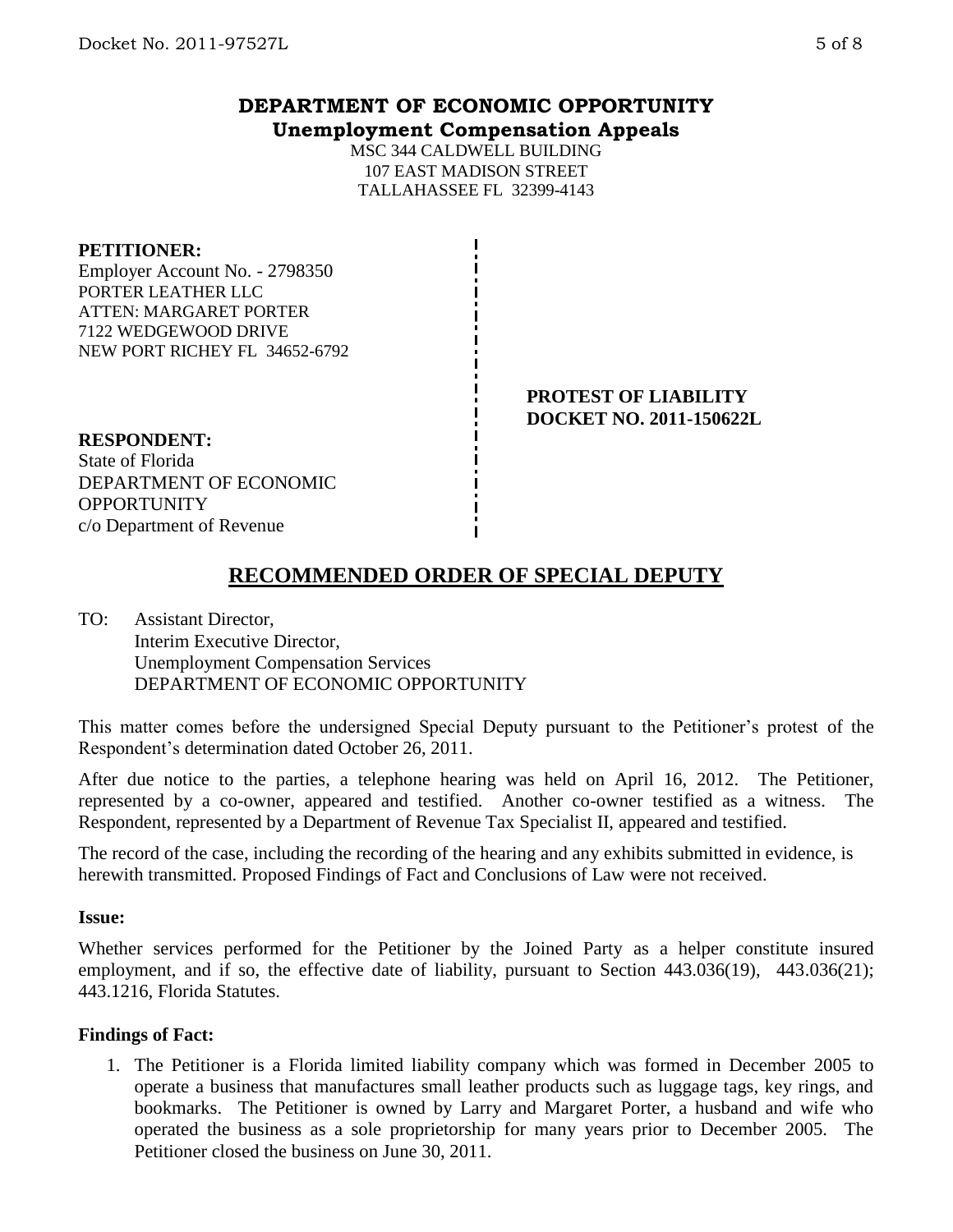- 2. Mary Porter, the daughter of Larry and Margaret Porter, worked at the business as a production worker. In 2010 the Petitioner was moving the business and needed help with the move. The Petitioner engaged their daughter's boyfriend, Matthew Van Wowk, the Joined Party in this case, to help Larry Porter with the move. In addition to helping with the move the Joined Party mowed the lawn at the home of Larry and Margaret Porter and helped Larry Porter build shelves in the home.
- 3. The Joined Party was not allowed to work in the production of the leather products. Mary Porter was informed that the Joined Party was not allowed to be in the assembly area of the business.
- 4. Periodically, Mary Porter would approach her mother and would give her mother a piece of paper with a dollar amount written on the paper. She would explain to her mother that the amount written on the paper was the amount that the Joined Party wanted to be paid for the work which he had performed. Margaret Porter would then write a check to the Joined Party from the Petitioner's business checking account. No taxes were withheld from the pay. The total amount paid to the Joined Party was \$3,044.11 and at the end of 2010 the Petitioner reported the Joined Party's earnings on Form 1099-MISC as nonemployee compensation.
- 5. The Joined Party last performed work for the Petitioner and the Petitioner's owners on or about October 15, 2010. No more work was available for the Joined Party after that date.

### **Conclusions of Law:**

- 6. The issue in this case, whether services performed for the Petitioner by the Joined Party as a helper to the co-owner constitute employment subject to the Florida Unemployment Compensation Law, is governed by Chapter 443, Florida Statutes. Section 443.1216(1)(a)2., Florida Statutes, provides that employment subject to the chapter includes service performed by individuals under the usual common law rules applicable in determining an employer-employee relationship.
- 7. The Supreme Court of the United States held that the term "usual common law rules" is to be used in a generic sense to mean the "standards developed by the courts through the years of adjudication." United States v. W.M. Webb, Inc., 397 U.S. 179 (1970).
- 8. The Supreme Court of Florida adopted and approved the tests in 1 Restatement of Law, Agency 2d Section 220 (1958), for use to determine if an employment relationship exists. See Cantor v. Cochran, 184 So.2d 173 (Fla. 1966); Miami Herald Publishing Co. v. Kendall, 88 So.2d 276 (Fla. 1956); Magarian v. Southern Fruit Distributors, 1 So.2d 858 (Fla. 1941); see also Kane Furniture Corp. v. R. Miranda, 506 So.2d 1061 (Fla. 2d DCA 1987). In Brayshaw v. Agency for Workforce Innovation, et al; 58 So.3d 301 (Fla. 1st DCA 2011) the court stated that the statute does not refer to other rules or factors for determining the employment relationship and, therefore, the Department is limited to applying only Florida common law in determining the nature of an employment relationship.
- 9. Restatement of Law is a publication, prepared under the auspices of the American Law Institute, which explains the meaning of the law with regard to various court rulings. The Restatement sets forth a nonexclusive list of factors that are to be considered when judging whether a relationship is an employment relationship or an independent contractor relationship.
- 10. 1 Restatement of Law, Agency 2d Section 220 (1958) provides:
	- (1) A servant is a person employed to perform services for another and who, in the performance of the services, is subject to the other's control or right of control.
	- (2) The following matters of fact, among others, are to be considered:
		- (a) the extent of control which, by the agreement, the business may exercise over the details of the work;
		- (b) whether or not the one employed is engaged in a distinct occupation or business;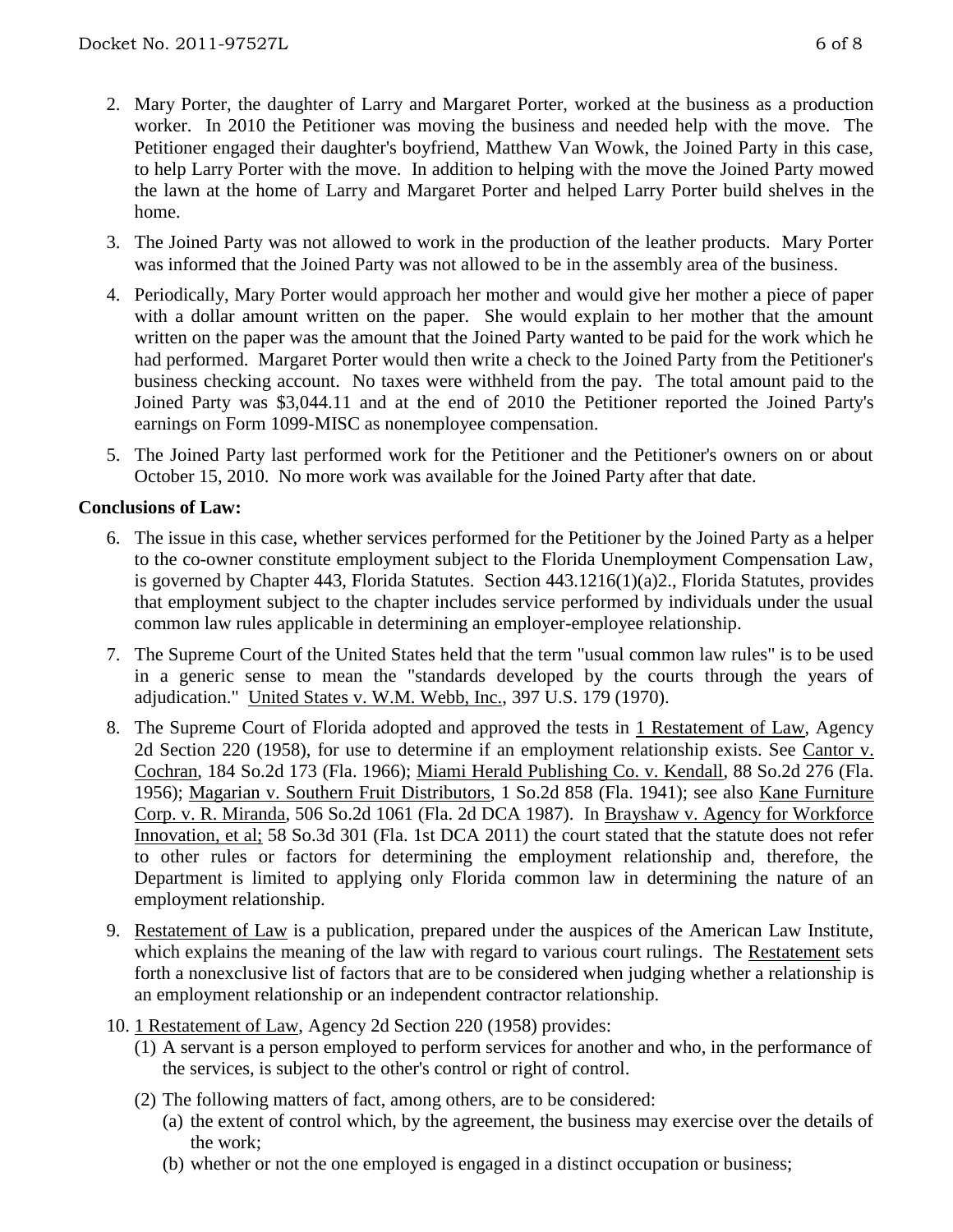- (c) the kind of occupation, with reference to whether, in the locality, the work is usually done under the direction of the employer or by a specialist without supervision;
- (d) the skill required in the particular occupation;
- (e) whether the employer or the worker supplies the instrumentalities, tools, and the place of work for the person doing the work;
- (f) the length of time for which the person is employed;
- $(g)$  the method of payment, whether by the time or by the job;
- (h) whether or not the work is a part of the regular business of the employer;
- (i) whether or not the parties believe they are creating the relation of master and servant;
- (j) whether the principal is or is not in business.
- 11. Comments in the Restatement explain that the word "servant" does not exclusively connote manual labor, and the word "employee" has largely replaced "servant" in statutes dealing with various aspects of the working relationship between two parties.
- 12. In Department of Health and Rehabilitative Services v. Department of Labor & Employment Security, 472 So.2d 1284 (Fla. 1<sup>st</sup> DCA 1985) the court confirmed that the factors listed in the Restatement are the proper factors to be considered in determining whether an employer-employee relationship exists. However, in citing La Grande v. B&L Services, Inc., 432 So.2d 1364, 1366 (Fla.  $1<sup>st</sup> DCA$  1983), the court acknowledged that the question of whether a person is properly classified an employee or an independent contractor often can not be answered by reference to "hard and fast" rules, but rather must be addressed on a case-by-case basis.
- 13. The Petitioner's business was the manufacture of small leather products. The Joined Party was not involved in the manufacturing process and was not even allowed to be in the assembly room. The Joined Party was hired to assist the owners of the business with a specific task, the relocation of the business. Although the Joined Party performed other tasks at the personal residence of the owners, those tasks were not related to the Petitioner's business. The work performed by the Joined Party was separate and distinct from the Petitioner's business.
- 14. There was no agreement concerning the method or the rate of pay. After the Joined Party completed some work he would communicate with the owner through the owner's daughter concerning the amount he wanted to be paid for the work performed. These facts reveal that the Joined Party controlled the financial aspects of the relationship. Although the Petitioner reported the Joined Party's total earnings as a business expense, at least a portion of the earnings were not related to the business.
- 15. It is concluded that the services performed by the Joined Party as a helper do not constitute insured employment.

**Recommendation:** It is recommended that the determination dated October 26, 2011, be REVERSED. Respectfully submitted on April 23, 2012.



R. O. SMITH, Special Deputy Office of Appeals